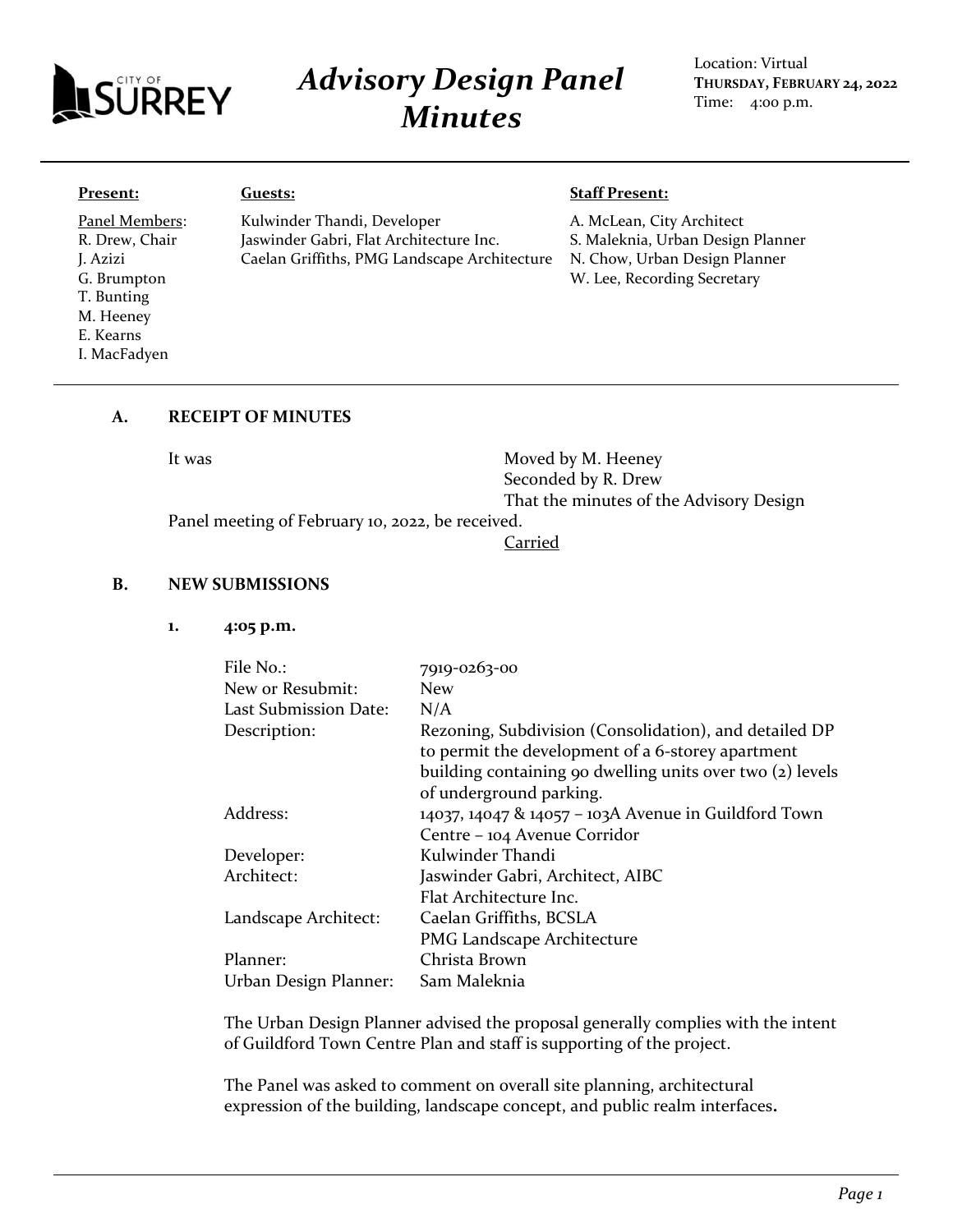The Project Architect presented an overview of the site planning, streetscapes, building concept, floor plans, and elevations.

The Landscape Architect presented an overview of the general concept for the Landscape design.

## **ADVISORY DESIGN PANEL STATEMENT OF REVIEW**

It was Moved by T. Bunting Seconded by R. Drew

That the Advisory Design Panel (ADP) is NOT IN SUPPORT of the project and recommends that the applicant address the following issues to the satisfaction of the Planning & Development Department and resubmit the project to the ADP for review.

# Carried

# Key Points

- Consider adding outdoor amenity space on the roof so that the residents will have more constant access to sunlight.
- Consider further refinement of the elevations.
- Consider further development of the use of colour/materials in the project. Treat all elevations with the same rigor as the south elevation.
- Reconsider the use of the glossy white panel. It may feel more commercial than residential.
- Consider providing 100% of the required indoor amenity space.
- Recommend providing a direct access from interior corridor to the outdoor amenity.
- Review the  $5<sup>th</sup>$  and  $6<sup>th</sup>$  floors' massing and materials.
- Consider redesigning the layout of corner units to add more interest to the two end elevations and opportunity for better corner unit layouts.
- Consider adding daylight into the Exit Stair 1.
- Recommend ensuring dark window frames are not value engineered out of the project.
- Consider finishing the balcony stanchion brackets as the same colour stanchions.
- Consider resolving exiting in Exit Stair 2 at L1 as early as possible.
- Consider further development of SE corner plaza to address privacy concerns with neighboring suite.
- Consider deleting the diagonal path through the outdoor amenity to improve the flexibility of the space.
- Consider providing pedestrian access along the north edge of the site.
- Consider targeting 5% of your suites as Adaptable.
- Consider engaging an elevator consultant to confirm elevator requirements.
- Consider using energy and thermal comfort modelling to inform your design development. Use future climate files to best understand the resiliency of the project.
- Consider electric charging stations for electric bike charging, and a bike maintenance facility.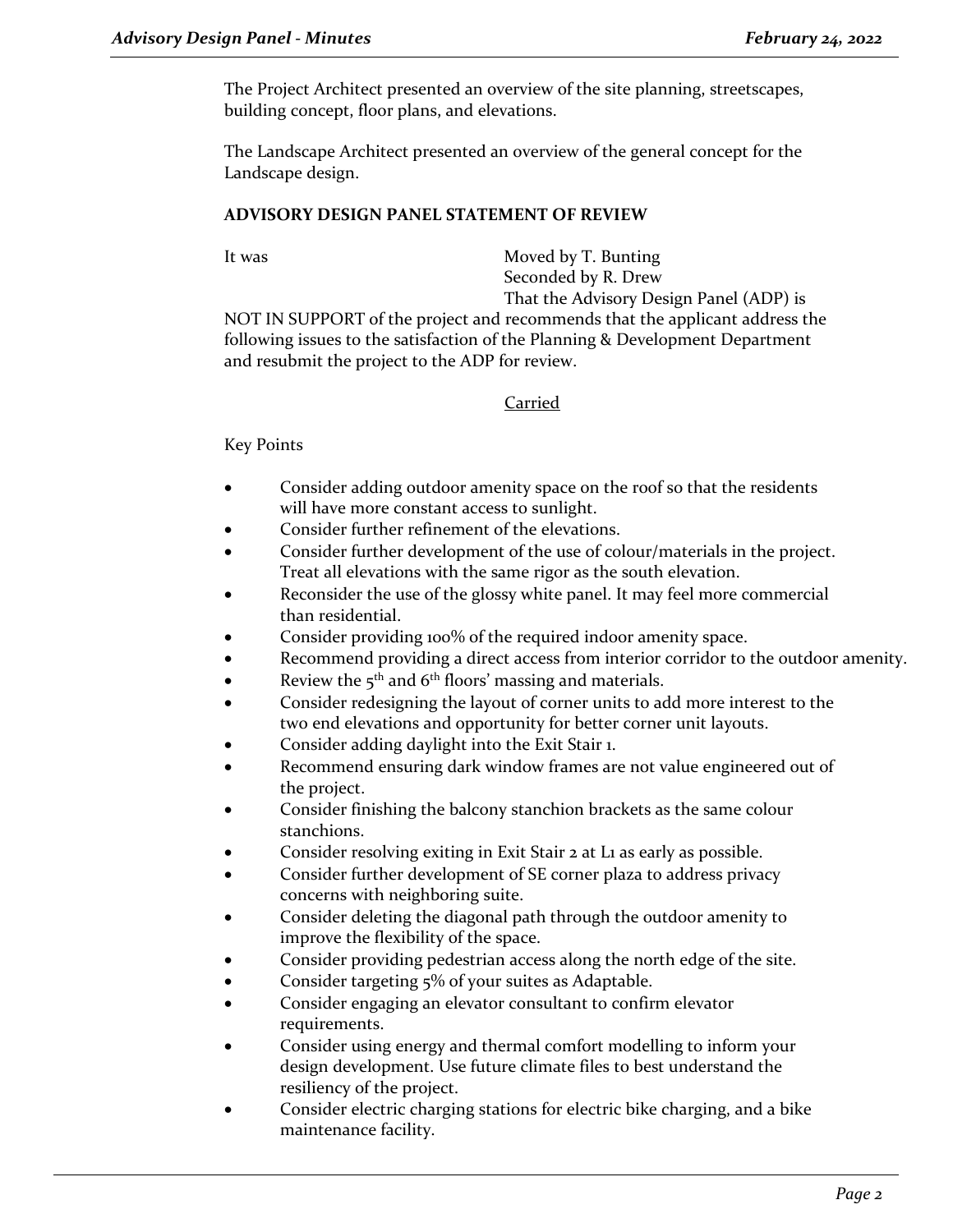• Consider providing a roof material with a higher SRI value.

Site

- The public realm interface has been well handled with configuration of patio steps and fences.
- The corner plaza on the south-east corner does not seem functional, and it impacts the privacy of the corner unit. Recommend rethinking that open space arrangement. Having that recessed space is a good idea in general.
- Find opportunity to adjust position of PMT regarding access to space on north edge.

# Form and Character

- The exterior expression is not well resolved and requires significant additional design development. Given this is the first multi-family building on this block it will be very visible and so it will be setting the standard for future development. To that end, consider setting back the top two floors on all sides and providing a more consistent treatment on all sides. In addition, consider reducing the number of materials and taking the brick veneer up to the  $4<sup>th</sup>$  floor.
- South elevation is well defined and articulated; consider similar language for the other elevations.
- The amenity door on the right is too far from the elevator. Consider more design development.
- There is no direct access from the interior corridor to the outdoor amenities. The residents must go through the indoor amenity to access to the outdoor amenity. This indirect access will impact the usage of the outdoor amenity. Recommend providing a direct access from interior corridor to the outdoor amenity.
- Edge/corner conditions on north and west elevations need further design development to better integrate with the main elevations.
- Review your underground parking ramp for potential headroom clearance issues with unit F on level 1.
- Consider consolidating all the bike storage top the north side of P1 to provide more convenient access to the entry ramp.
- Consider introducing a second elevator for functionality of this 90-unit building.
- The overall space planning and arrangement are good. However, review the interior unit layouts and make sure they are functional and livable.

# Landscape

- As the proposed courtyard will be in shadow most of the year, consider further exploring options to open this outdoor amenity space to better solar orientation, or consider adding outdoor amenity space on the roof so that the residents will have more constant access to sunlight.
- The diagonal figure in the courtyard tends to create smaller space on each side. Encourage applicant to look at the landscape situation in the courtyard and adjust that program.